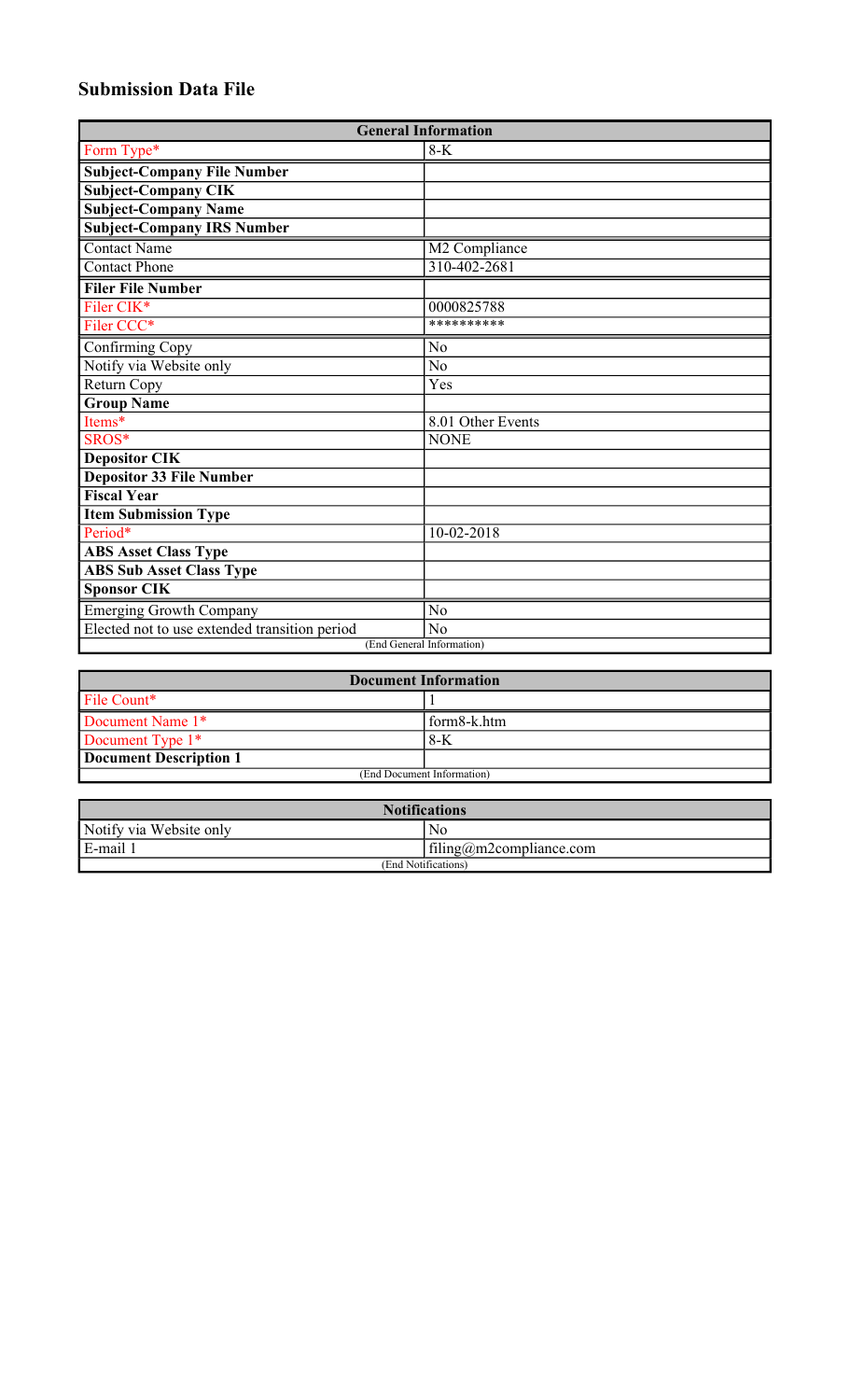# **UNITED STATES SECURITIES AND EXCHANGE COMMISSION**

**Washington, D.C. 20549**

### **FORM 8-K**

**CURRENT REPORT Pursuant to Section 13 or 15(d) of The Securities Exchange Act of 1934**

**Date of Report (Date of earliest event reported)**: October 2, 2018

### **DIVALL INSURED INCOME PROPERTIES 2, L.P.**

(Exact name of registrant as specified in its charter)

**Wisconsin 000-17686 39-1606834** (State or Other Jurisdiction of Incorporation)

(Commission File Number)

(IRS Employer Identification Number)

**1100 Main Street, Suite 1830 Kansas City, Missouri 64105** (Address of principal executive offices)

**(816) 421-7444**

(Registrant's telephone number, including area code)

**Not Applicable**

(Former name or former address, if changed since last report.)

Check the appropriate box below if the Form 8-K filing is intended to simultaneously satisfy the filing obligation of the registrant under any of the following provisions (see General Instruction A.2. below):

[ ] Written communications pursuant to Rule 425 under the Securities Act (17 CFR 230.425)

[ ] Soliciting material pursuant to Rule 14a-12 under the Exchange Act (17 CFR 240.14a-12)

[ ] Pre-commencement communications pursuant to Rule 14d-2(b) under the Exchange Act (17 CFR 240.14d-2(b))

[ ] Pre-commencement communications pursuant to Rule 13e-4(c) under the Exchange Act (17 CFR 240.13e-4(c))

Indicate by check mark whether the registrant is an emerging growth company as defined in Rule 405 of the Securities Act (17 CFR 230.405) or Rule 12b-2 of the Securities Exchange Act of 1934 (17 CFR 240.12b-2).

Emerging growth company [ ]

If an emerging growth company, indicate by check mark if the registrant has elected not to use the extended transition period for complying with any new or revised financial accounting standards provided pursuant to Section 13(a) of the Exchange Act. [ ]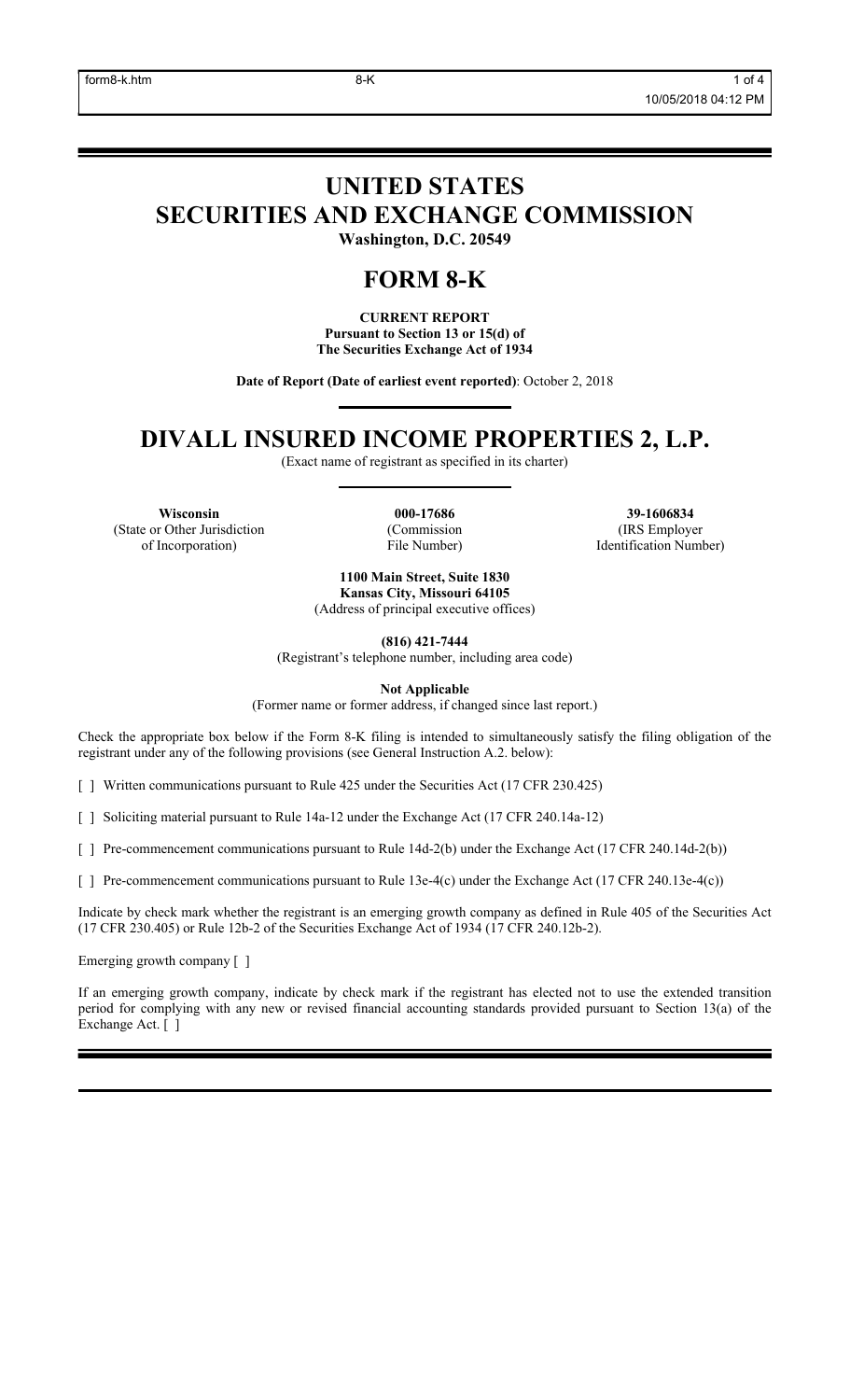#### **Section 8 – Other Events**

#### **Item 8.01 Other Events.**

The holders of a majority of the outstanding limited partnership interests of DiVall Insured Income Properties 2 Limited Partnership (the "Partnership") previously approved by written consent the sale of substantially all of the Partnership's properties pursuant to a sealed bid process and the subsequent liquidation and dissolution of the Partnership (the "Transaction"). Under the sealed bid Procedure Terms and Conditions (the "Procedure") communicated to all prospective bidders, the deadline for submitting bids complying with the Partnership's Procedure was September 28, 2018 (the "Bid Deadline").

On October 2, 2018, the General Partner determined that no bid response received by the Bid Deadline satisfied the terms and conditions of the Procedure. Accordingly, the General Partner has determined it is in the best interests of the Partnership to suspend its efforts with respect to consummating the Transaction and the sealed bid process has been terminated due to failure to receive a compliant bid.

2